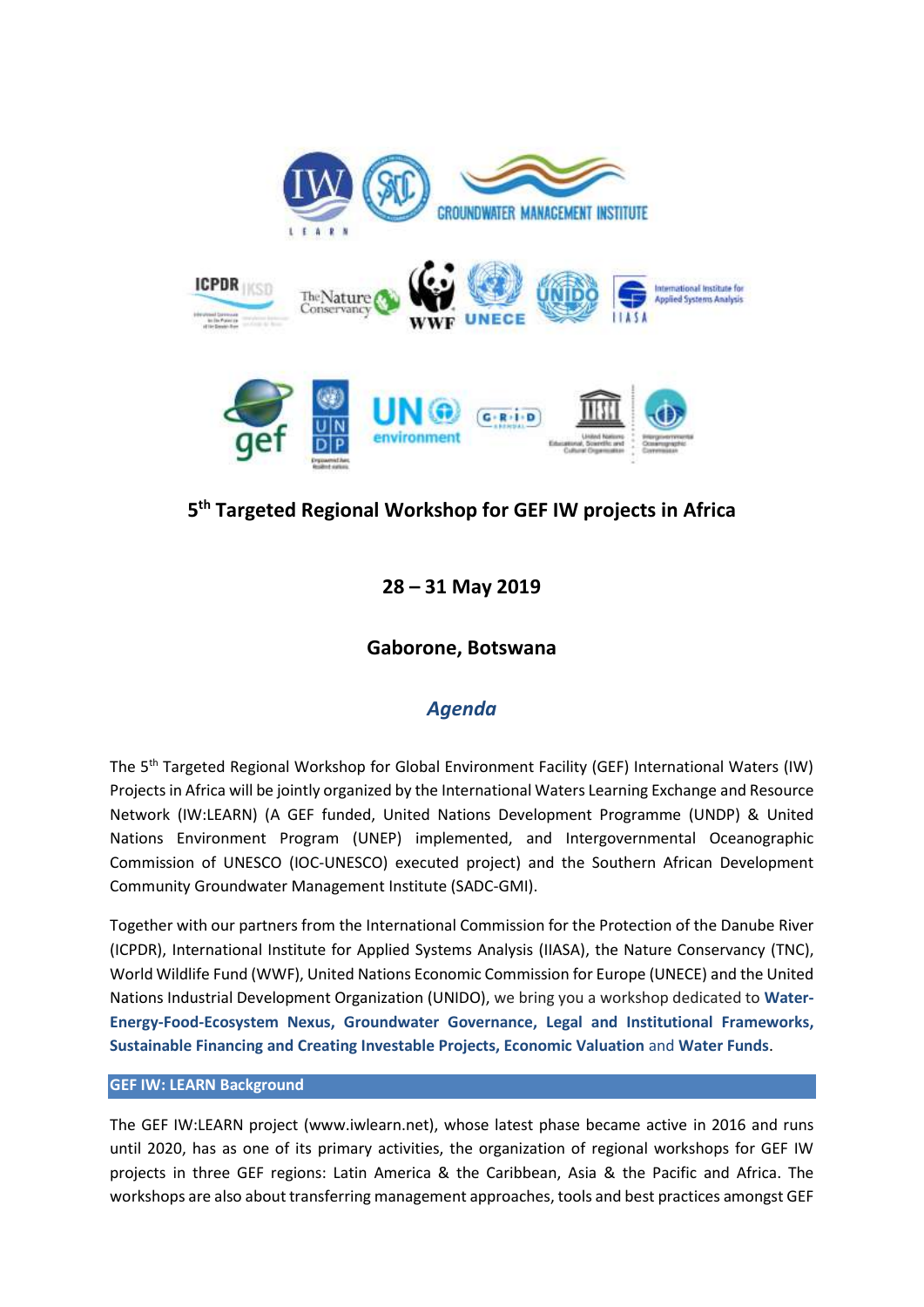projects and partners. Together with project-project twinning exchanges and the GEF Biennial International Waters Conference, these face-to-face training activities are part of a cycle of learning and partnership building across the portfolio and its partners.

#### **Workshop Objectives**

The overall aim of the workshop will be to raise capacity and awareness among GEF IW projects and partners on aspects of:

- The services offered by GEF IW:LEARN, including the features of the Spatial Lab, and compelling story writing;
- The challenges of water management for energy and food production, while sustaining environmental flows;
- Legal and institutional aspects of a functioning international RBO;
- Key challenges for establishing an international RBO and for sustaining transboundary cooperation among the participating countries;
- Essential steps to make GEF IW projects attractive for the participation of and investment by the private sector;
- Economic valuation and how it can be integrated into the Transboundary Diagnostic Analysis/Strategic Action Programme process to inform decision-making;
- Water Funds and their application

#### **Workshop Outcomes**

At the end of the workshop, participants will:

- Be familiar with the GEF IW:LEARN services, including the benefits of the Spatial Lab to their projects, visualising their project data in attractive maps, and writing a compelling story using the "inverted pyramid" methodology;
- Learn how to balance increasing water demand and solve water-supply conflicts between different sectors and countries;
- Expand their knowledge and skills to set-up and to improve the legal and institutional framework of their institutions;
- Understand and be able to assess the key aspects of legal and institutional cooperative frameworks for shared water systems;
- Be able to apply the essential steps for attracting investment;
- Be able to apply the tiered approach on economic valuation of "wet" ecosystem services in a transboundary project context;
- Understand what a Water Fund is and how elements of the model (whether scientific, publicprivate governance, or sustainable finance) could be adapted to meet their source water protection and restoration needs.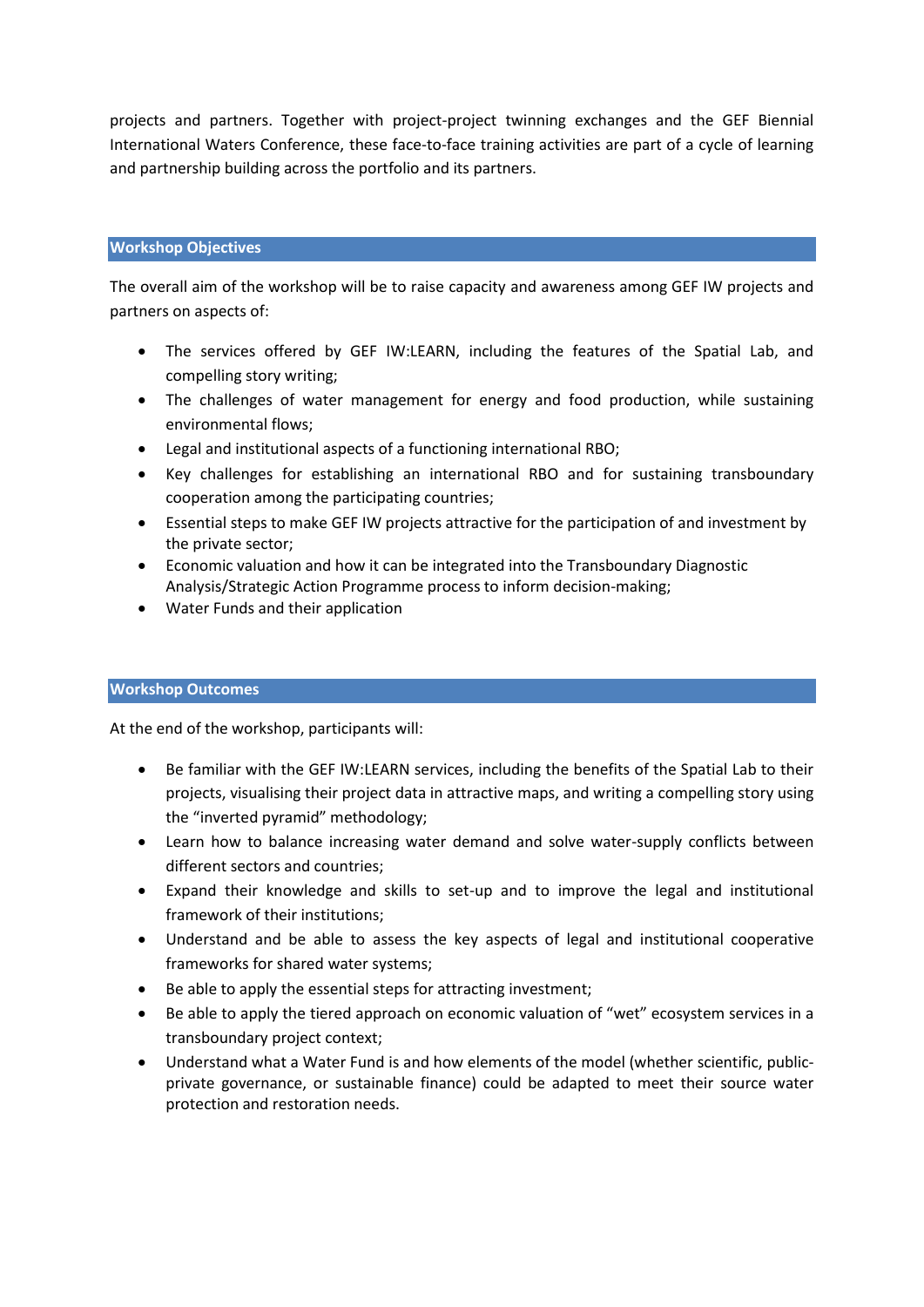| Tuesday, 28 May 2019                                                            |                                                                          |  |
|---------------------------------------------------------------------------------|--------------------------------------------------------------------------|--|
|                                                                                 |                                                                          |  |
| Venue                                                                           | <b>SADC Headquarters</b>                                                 |  |
| <b>Session</b>                                                                  | <b>Opening of the Workshop</b>                                           |  |
| <b>Chair</b>                                                                    | Natalie Degger, GEF IW:LEARN                                             |  |
| <b>Time</b>                                                                     |                                                                          |  |
| 08:45                                                                           | Registration                                                             |  |
| 09:00                                                                           |                                                                          |  |
| 09:00                                                                           | Welcome remarks                                                          |  |
| 09:30                                                                           |                                                                          |  |
|                                                                                 | Patrice Kabeya, Southern African Development Community (SADC)            |  |
|                                                                                 | Mish Hamid, GEF IW:LEARN                                                 |  |
|                                                                                 | Astrid Hillers, Global Environment Facility                              |  |
|                                                                                 |                                                                          |  |
| 09:30                                                                           | Participant introductions and expectations                               |  |
| 10:00                                                                           |                                                                          |  |
| <b>Session</b>                                                                  | <b>GEF IW:LEARN: Strengthening Transboundary Water Management</b>        |  |
| <b>Coordinators</b>                                                             | Mish Hamid and Natalie Degger                                            |  |
|                                                                                 | <b>GEF IW:LEARN</b>                                                      |  |
| 10:15                                                                           | GEF IW:LEARN is the Global Environment Facility's International Waters   |  |
| Learning Exchange and Resource Network. Established to help strengthen<br>10:30 |                                                                          |  |
|                                                                                 | transboundary water management around the globe, GEF IW:LEARN            |  |
|                                                                                 | collects and shares good practices, lessons learned, and innovative      |  |
|                                                                                 | solutions to common problems faced by the GEF International Waters       |  |
|                                                                                 | portfolio projects and partners.                                         |  |
|                                                                                 |                                                                          |  |
|                                                                                 | As an IW project manager or partner, you're probably wondering how GEF   |  |
|                                                                                 | IW:LEARN can support you. This session is designed to highlight the      |  |
|                                                                                 | services we offer that enhance GEF International Waters project impacts. |  |
|                                                                                 |                                                                          |  |
|                                                                                 | (Twinning, Global Dialogue, Learning Exchange Resource Centre, Spatial   |  |
|                                                                                 | Lab, Courses, Website toolkit, Manuals and methodologies)                |  |
|                                                                                 |                                                                          |  |
|                                                                                 | <b>IW Experience Note Challenge</b>                                      |  |
|                                                                                 | <b>Coffee Break 10:30-11:00</b>                                          |  |
| <b>Session</b>                                                                  | <b>GEF IW:LEARN Spatial Lab and Communications Training</b>              |  |
| <b>Coordinators</b>                                                             | Miles Macmillan-Lawler and Kaya Asdal                                    |  |
|                                                                                 | <b>GRID-Arendal</b>                                                      |  |
| Content                                                                         | <b>GEF IW:LEARN Spatial Lab</b>                                          |  |
|                                                                                 |                                                                          |  |
|                                                                                 | Maps are a powerful way to visualise data and information and support    |  |
|                                                                                 | decision making. The GEF IW:LEARN<br>and<br>Spatial<br>policy<br>Lab     |  |
|                                                                                 | (geonode.iwlearn.org) is a multi-purpose platform to support GEF IW      |  |
|                                                                                 | project data storage and visualisation needs. The platform supports the  |  |
|                                                                                 | storage and discovery of spatial data for transboundary water            |  |
|                                                                                 | management and the creation of interactive, shareable maps.              |  |
|                                                                                 |                                                                          |  |
|                                                                                 | The platform allows IW projects to:                                      |  |
|                                                                                 | Store spatial data collected through the project                         |  |
|                                                                                 | Create metadata to help categorise the data                              |  |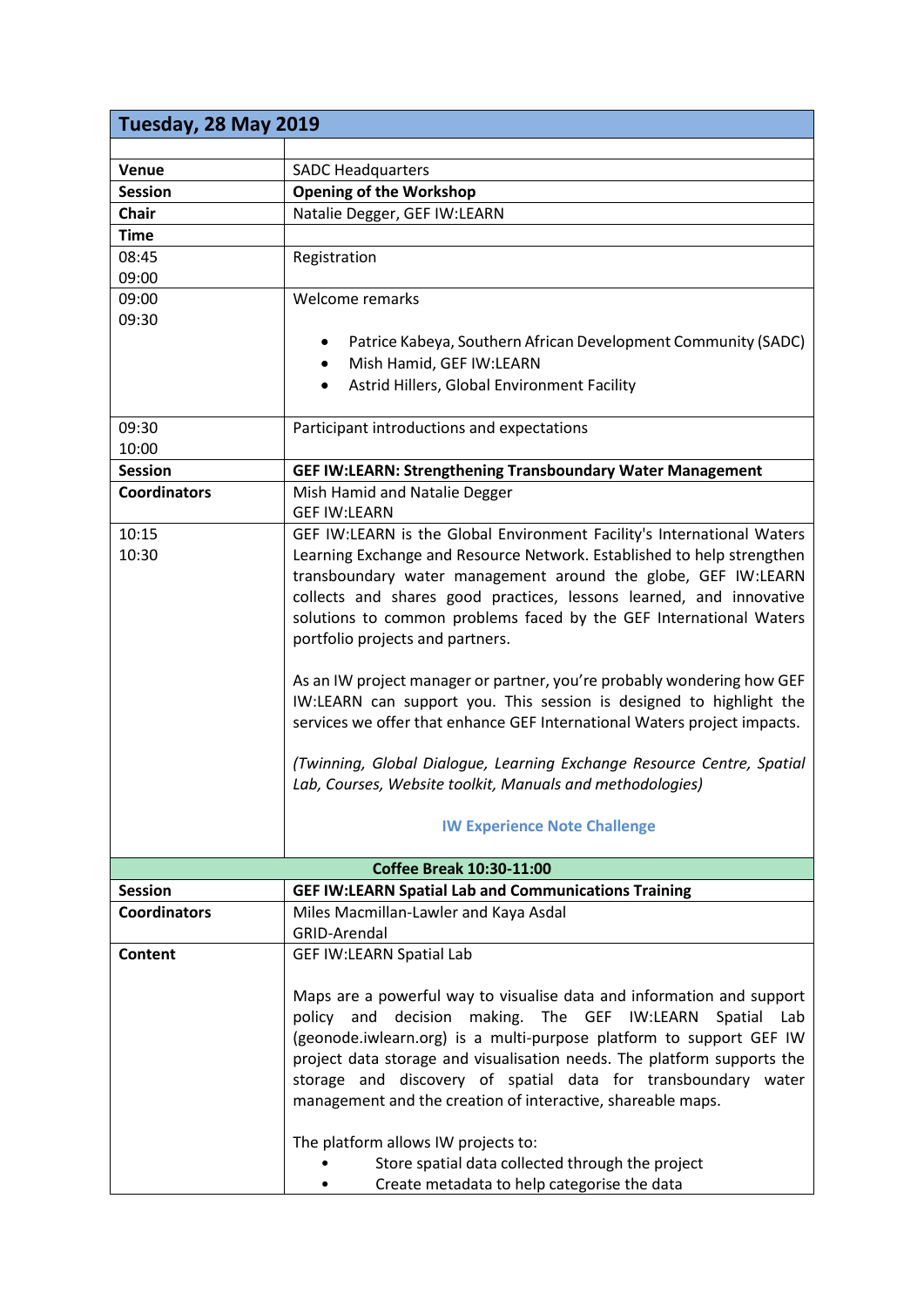|                     | Access relevant regional and global data to support                                                                                                    |  |  |
|---------------------|--------------------------------------------------------------------------------------------------------------------------------------------------------|--|--|
|                     | transboundary water management in their basin<br>Communicate science to a range of stakeholders, including                                             |  |  |
|                     | policy and decision makers, using interactive maps                                                                                                     |  |  |
|                     |                                                                                                                                                        |  |  |
|                     | The GEF IW:LEARN team members will be available during the workshop                                                                                    |  |  |
|                     | to assist your project with its data visualisation and mapping needs.                                                                                  |  |  |
| 11:00               | Presentation on the Spatial Lab and hands on exercise                                                                                                  |  |  |
| 12:00               |                                                                                                                                                        |  |  |
|                     | Please bring along spatial data from your projects in standard GIS                                                                                     |  |  |
|                     | formats such as ESRI shapefiles.                                                                                                                       |  |  |
|                     | Sign up to have a one on one session during a coffee break or lunch.                                                                                   |  |  |
| <b>Content</b>      | <b>GEF IW:LEARN Communication Training</b>                                                                                                             |  |  |
|                     |                                                                                                                                                        |  |  |
|                     | Information is not enough. If it were, we wouldn't be facing a global                                                                                  |  |  |
|                     | climate, extinction and pollution crisis. There would be no need for the GEF                                                                           |  |  |
|                     | because these problems would have been solved. And there would be no                                                                                   |  |  |
|                     | need for GEF IW:LEARN because the work it undertakes would not be                                                                                      |  |  |
|                     | necessary. But human beings do not make decisions solely based on                                                                                      |  |  |
|                     | information. Creating "new knowledge" is not much use if your audience                                                                                 |  |  |
|                     | does not connect in some way. And connection is not just an intellectual                                                                               |  |  |
|                     | response, it is emotional. Connection leads to action.                                                                                                 |  |  |
|                     | One of the best ways to connect is through storytelling. Telling stories is                                                                            |  |  |
|                     | part of what makes us human. But it requires a clear focus and clear                                                                                   |  |  |
|                     | language. Translating scientific concepts into a format that is easy to                                                                                |  |  |
|                     | understand takes practice. GEF IW:LEARN is a good platform for                                                                                         |  |  |
|                     | communicating a wide variety of topics to multiple audiences. This session                                                                             |  |  |
|                     | offered tips on how to write a story and how to promote it using social                                                                                |  |  |
|                     | media.                                                                                                                                                 |  |  |
| 12:00               | Presentation on communicating project results through effective                                                                                        |  |  |
| 13:00               | storytelling and hands on exercise<br>Lunch 13:00-14:00                                                                                                |  |  |
| <b>Session</b>      | <b>Water-Energy-Food-Ecosystem Nexus</b>                                                                                                               |  |  |
| <b>Coordinators</b> | Piotr Magnuszewski                                                                                                                                     |  |  |
|                     | International Institute for Applied Systems Analysis                                                                                                   |  |  |
| <b>Content</b>      | The International Institute for Applied Systems Analysis (IIASA) in                                                                                    |  |  |
|                     | partnership with the Global Environment Facility (GEF), and the United                                                                                 |  |  |
|                     | Nations Industrial Development Organization (UNIDO) is leading the                                                                                     |  |  |
|                     | Integrated Solutions for Water, Energy, and Land (ISWEL) project.                                                                                      |  |  |
|                     |                                                                                                                                                        |  |  |
|                     | The Nexus Game will give participants a unique opportunity to get an                                                                                   |  |  |
|                     | insight into challenges of water management for energy and food                                                                                        |  |  |
|                     | production, while sustaining environmental flows. The aim of the game is                                                                               |  |  |
|                     | thus to provide an opportunity for practicing how different water                                                                                      |  |  |
|                     | management policies can lead to sustainable development of society in                                                                                  |  |  |
|                     | harmony with nature. Participants will strive to address water needs of<br>population, industry and agriculture, at the same time facing challenges of |  |  |
|                     | climate change. The game is designed to demonstrate<br>many                                                                                            |  |  |
|                     | interconnected Water-Food-Energy Nexus challenges.                                                                                                     |  |  |
|                     |                                                                                                                                                        |  |  |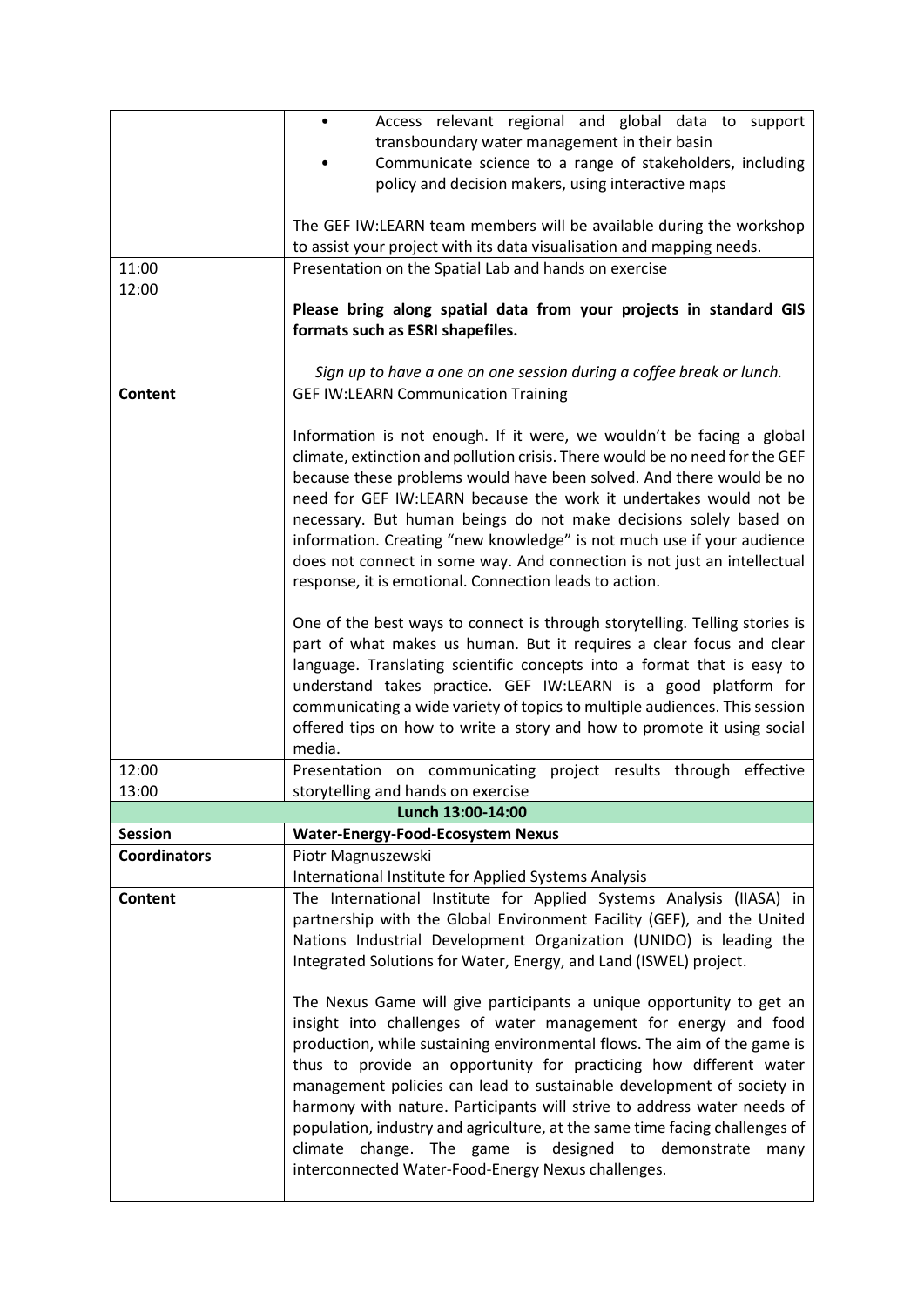|                                                                              | The players take on the roles of policymakers in two countries that have  |  |
|------------------------------------------------------------------------------|---------------------------------------------------------------------------|--|
| access to the same river. They have to match the increasing water demand     |                                                                           |  |
| with adequate supply. In order to achieve this goal, effective collaboration |                                                                           |  |
|                                                                              | and information exchange must be established between stakeholders both    |  |
| within and across the borders. Since the goals of both countries overlap,    |                                                                           |  |
| the game provides an opportunity for practicing conflict resolution and      |                                                                           |  |
|                                                                              | cooperation at the international level. The Nexus Game provides players   |  |
|                                                                              | with a strategic overview of interconnections between water and energy    |  |
|                                                                              | in the context of security and sustainability at the transboundary level. |  |
| <b>Time</b>                                                                  |                                                                           |  |
| 14:00                                                                        | Presentation on the Integrated Solutions for Water, Energy, and Land      |  |
| 14:30                                                                        | (ISWEL) stakeholder scenario development approach                         |  |
| 14:30                                                                        | Introduction to, and start of, the Nexus game                             |  |
| 15:30                                                                        |                                                                           |  |
| <b>Coffee break 15:30-16:00</b>                                              |                                                                           |  |
| 16:00                                                                        | Nexus game continued                                                      |  |
| 18:00                                                                        |                                                                           |  |
| End of Day 1                                                                 |                                                                           |  |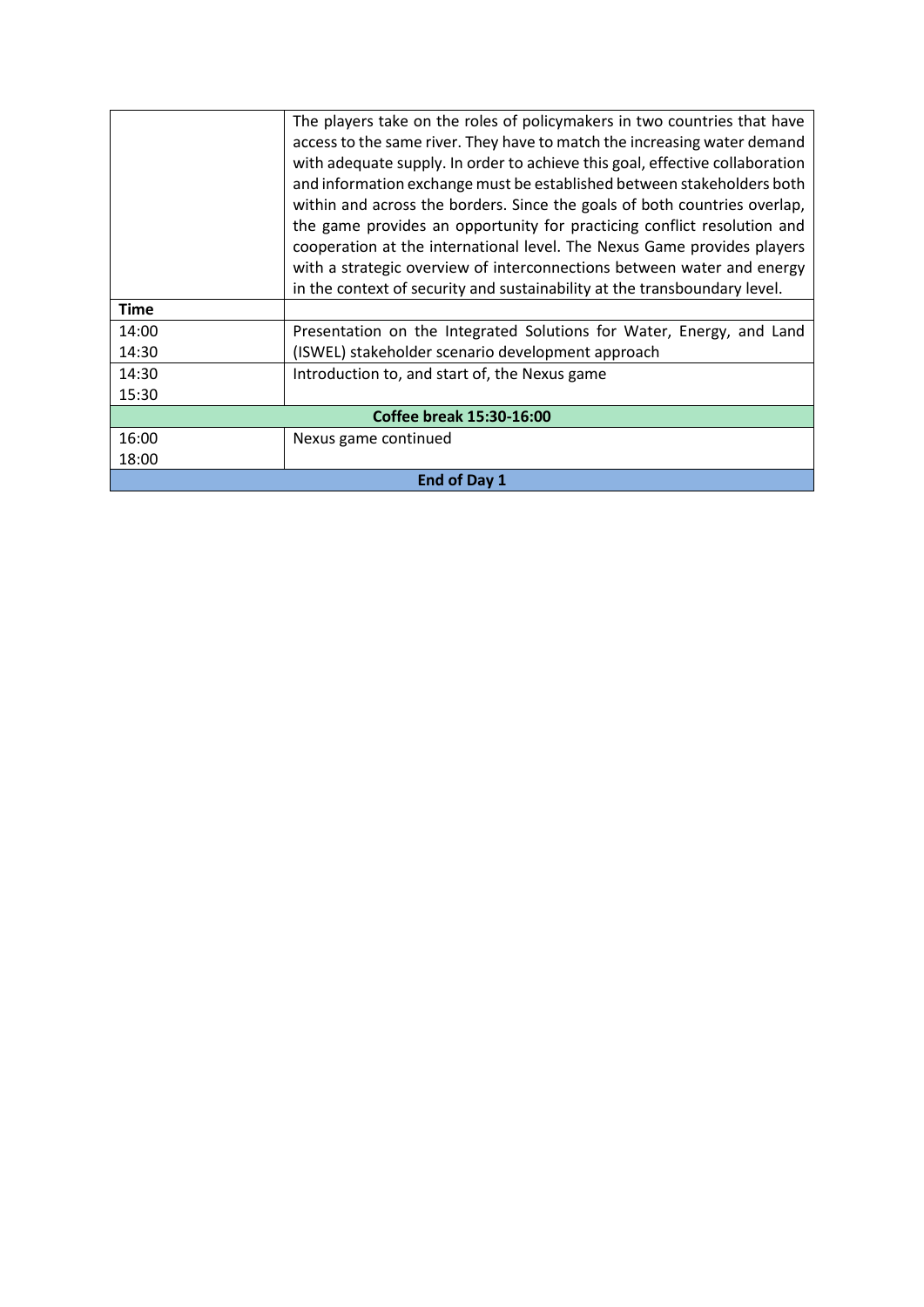| <b>Wednesday, 29 May 2019</b> |                                                                                                                                                                                                                                                                                                                                                                                                                                                                                                                                                                                                                                                                                                                                                                                                                                                                                                             |  |  |
|-------------------------------|-------------------------------------------------------------------------------------------------------------------------------------------------------------------------------------------------------------------------------------------------------------------------------------------------------------------------------------------------------------------------------------------------------------------------------------------------------------------------------------------------------------------------------------------------------------------------------------------------------------------------------------------------------------------------------------------------------------------------------------------------------------------------------------------------------------------------------------------------------------------------------------------------------------|--|--|
|                               |                                                                                                                                                                                                                                                                                                                                                                                                                                                                                                                                                                                                                                                                                                                                                                                                                                                                                                             |  |  |
| <b>Venue</b>                  | <b>SADC Headquarters</b>                                                                                                                                                                                                                                                                                                                                                                                                                                                                                                                                                                                                                                                                                                                                                                                                                                                                                    |  |  |
| <b>Session</b>                | <b>Groundwater Governance</b>                                                                                                                                                                                                                                                                                                                                                                                                                                                                                                                                                                                                                                                                                                                                                                                                                                                                               |  |  |
| <b>Coordinators</b>           | James Saurumba, Brighton Munyai and Thokozani Dlamini                                                                                                                                                                                                                                                                                                                                                                                                                                                                                                                                                                                                                                                                                                                                                                                                                                                       |  |  |
|                               | Southern African<br>Development Community<br>Groundwater<br>The                                                                                                                                                                                                                                                                                                                                                                                                                                                                                                                                                                                                                                                                                                                                                                                                                                             |  |  |
|                               | Management Institute (SADC-GMI)                                                                                                                                                                                                                                                                                                                                                                                                                                                                                                                                                                                                                                                                                                                                                                                                                                                                             |  |  |
| Content                       | Groundwater plays a significant role in the SADC region, supporting about<br>70% of the 250 million people that live in the region. Some member states<br>actively integrate groundwater into their water resource management<br>policies and laws; but generally groundwater does not feature prominently<br>in institutional frameworks to manage water at both national and<br>transboundary levels.                                                                                                                                                                                                                                                                                                                                                                                                                                                                                                     |  |  |
|                               | The rationale for the establishment of the SADC-GMI was based on the<br>importance of groundwater in the region and the need to set up a "Centre<br>of Excellence" for groundwater management and groundwater dependent<br>ecosystems in the region, and to have an institution that will serve as an<br>interlocutor with national, regional and international groundwater<br>initiatives and institutions.                                                                                                                                                                                                                                                                                                                                                                                                                                                                                                |  |  |
|                               | This session will inform participants on lessons learned and best practices.                                                                                                                                                                                                                                                                                                                                                                                                                                                                                                                                                                                                                                                                                                                                                                                                                                |  |  |
| <b>Time</b>                   |                                                                                                                                                                                                                                                                                                                                                                                                                                                                                                                                                                                                                                                                                                                                                                                                                                                                                                             |  |  |
| 09:05                         | Introduction, rationale and genesis of SADC-GMI                                                                                                                                                                                                                                                                                                                                                                                                                                                                                                                                                                                                                                                                                                                                                                                                                                                             |  |  |
| 09:30                         |                                                                                                                                                                                                                                                                                                                                                                                                                                                                                                                                                                                                                                                                                                                                                                                                                                                                                                             |  |  |
| 09:30                         | Exercise: SWOT World Cafe                                                                                                                                                                                                                                                                                                                                                                                                                                                                                                                                                                                                                                                                                                                                                                                                                                                                                   |  |  |
| 10:30                         |                                                                                                                                                                                                                                                                                                                                                                                                                                                                                                                                                                                                                                                                                                                                                                                                                                                                                                             |  |  |
|                               | <b>Coffee Break 10:30-11:00</b>                                                                                                                                                                                                                                                                                                                                                                                                                                                                                                                                                                                                                                                                                                                                                                                                                                                                             |  |  |
| 11:00<br>12:30                | SWOT World Cafe continued and reporting back                                                                                                                                                                                                                                                                                                                                                                                                                                                                                                                                                                                                                                                                                                                                                                                                                                                                |  |  |
|                               | Lunch 12:30-13:30                                                                                                                                                                                                                                                                                                                                                                                                                                                                                                                                                                                                                                                                                                                                                                                                                                                                                           |  |  |
| <b>Session</b>                | Legal and Institutional Frameworks, Part 1                                                                                                                                                                                                                                                                                                                                                                                                                                                                                                                                                                                                                                                                                                                                                                                                                                                                  |  |  |
| <b>Coordinators</b>           | Ivan Zavadsky                                                                                                                                                                                                                                                                                                                                                                                                                                                                                                                                                                                                                                                                                                                                                                                                                                                                                               |  |  |
|                               | International Commission for the Protection of the Danube River (ICPDR)                                                                                                                                                                                                                                                                                                                                                                                                                                                                                                                                                                                                                                                                                                                                                                                                                                     |  |  |
| <b>Content</b>                | In just 20 years, the International Commission for the Protection of the<br>Danube River (ICPDR) has become a global role model for the<br>transboundary management of shared river basins around the world. Since<br>it was established in 1998 by the Danube River Protection Convention, the<br>ICPDR has served its member countries as a highly successful platform for<br>the integrated management of water resources across the Danube River<br>Basin. It has enabled countries to work together to assess the health of the<br>Danube river and develop basin wide plans to address priority issues such<br>as pollution, climate change, flooding, impact of hydropower generation<br>and navigation. The ICPDR serves as a vital learning hub and platform for<br>the exchange of experiences and innovation between countries facing<br>vastly different economic and environmental challenges. |  |  |
| <b>Time</b>                   |                                                                                                                                                                                                                                                                                                                                                                                                                                                                                                                                                                                                                                                                                                                                                                                                                                                                                                             |  |  |
| 13:30<br>15:30                | During the session, the participants working on projects in shared<br>transboundary waters will be provided with information to provide a case-<br>study analysis and replicable examples in order to:                                                                                                                                                                                                                                                                                                                                                                                                                                                                                                                                                                                                                                                                                                      |  |  |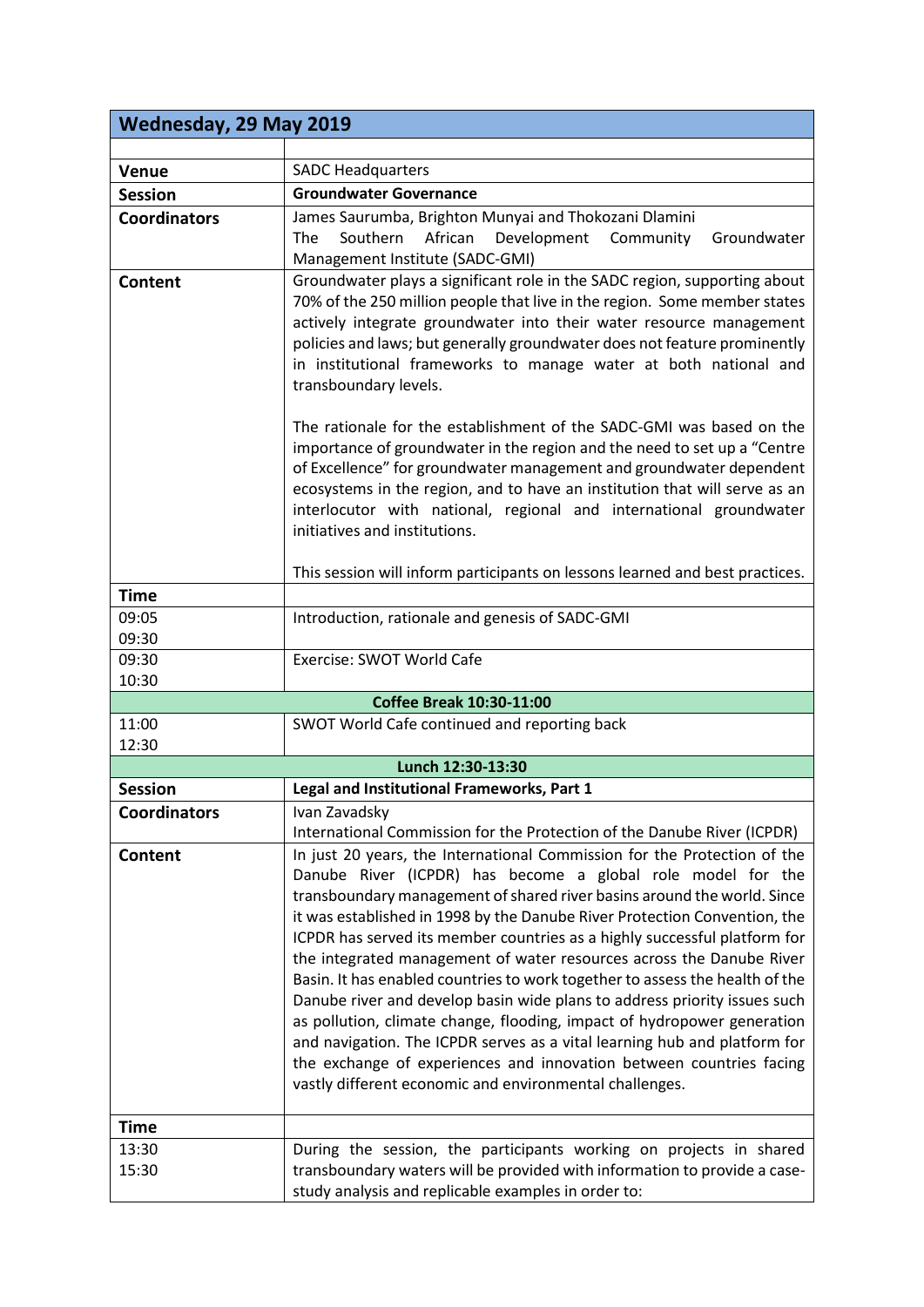| (a) Identify commonalities in challenges in successful projects;            |                                                                                                                                                                                                                                                                                                                                                                                                                                                                                                                                                                                                                                                                                                                                                                                                                      |  |
|-----------------------------------------------------------------------------|----------------------------------------------------------------------------------------------------------------------------------------------------------------------------------------------------------------------------------------------------------------------------------------------------------------------------------------------------------------------------------------------------------------------------------------------------------------------------------------------------------------------------------------------------------------------------------------------------------------------------------------------------------------------------------------------------------------------------------------------------------------------------------------------------------------------|--|
| (b) Identify solutions that work;                                           |                                                                                                                                                                                                                                                                                                                                                                                                                                                                                                                                                                                                                                                                                                                                                                                                                      |  |
| (c) Learn from shared lessons                                               |                                                                                                                                                                                                                                                                                                                                                                                                                                                                                                                                                                                                                                                                                                                                                                                                                      |  |
|                                                                             | <b>Coffee break 15:30-16:00</b>                                                                                                                                                                                                                                                                                                                                                                                                                                                                                                                                                                                                                                                                                                                                                                                      |  |
| <b>Session</b>                                                              | Legal and Institutional Frameworks, Part 2                                                                                                                                                                                                                                                                                                                                                                                                                                                                                                                                                                                                                                                                                                                                                                           |  |
| <b>Content</b>                                                              | The participants will reconvene for wrap up and reporting following the<br>session, They will then move to the more interactive part of the workshop<br>with the River Basin Organisation Game, providing them with a structure<br>of facilitated activities in game format for them to work together to<br>explore problems and solutions.                                                                                                                                                                                                                                                                                                                                                                                                                                                                          |  |
|                                                                             | The players will take on the roles of policymakers in ten countries that<br>share the same river basin. They have to create the necessary setup to<br>answer match the increasing multiple water uses. In order to achieve this<br>goal, effective collaboration and information exchange must be<br>established between stakeholders both within and across the borders.<br>Since the goals of participating countries overlap, the game provides an<br>opportunity for practicing the search for solutions and cooperation at<br>international level.                                                                                                                                                                                                                                                              |  |
| <b>Time</b>                                                                 | The RBO Game will give participants a unique opportunity to get an insight<br>into challenges of water resources management on transboundary level,<br>building on the first part of the workshop. The aim of the game is thus to<br>provide an opportunity for creating a fictive RBO based on their<br>understanding of the needs of countries in a given river basin, focusing on<br>specificities, commonalities and challenges, from legal, institutional and<br>financial viewpoints but also in the current setup of a changing climate.<br>The game approach will allow the participants to work in an interactive<br>setup with a structured set of facilitated activities for all participants to<br>work together to explore problems and solutions while creating the<br>institutional setup for an RBO. |  |
| 16:00                                                                       | The River Basin Organisation Game                                                                                                                                                                                                                                                                                                                                                                                                                                                                                                                                                                                                                                                                                                                                                                                    |  |
| 17:30                                                                       |                                                                                                                                                                                                                                                                                                                                                                                                                                                                                                                                                                                                                                                                                                                                                                                                                      |  |
| <b>End of Day 2</b>                                                         |                                                                                                                                                                                                                                                                                                                                                                                                                                                                                                                                                                                                                                                                                                                                                                                                                      |  |
| 18:00 Welcome Reception Hilton Garden Inn (transport from SADC HQ provided) |                                                                                                                                                                                                                                                                                                                                                                                                                                                                                                                                                                                                                                                                                                                                                                                                                      |  |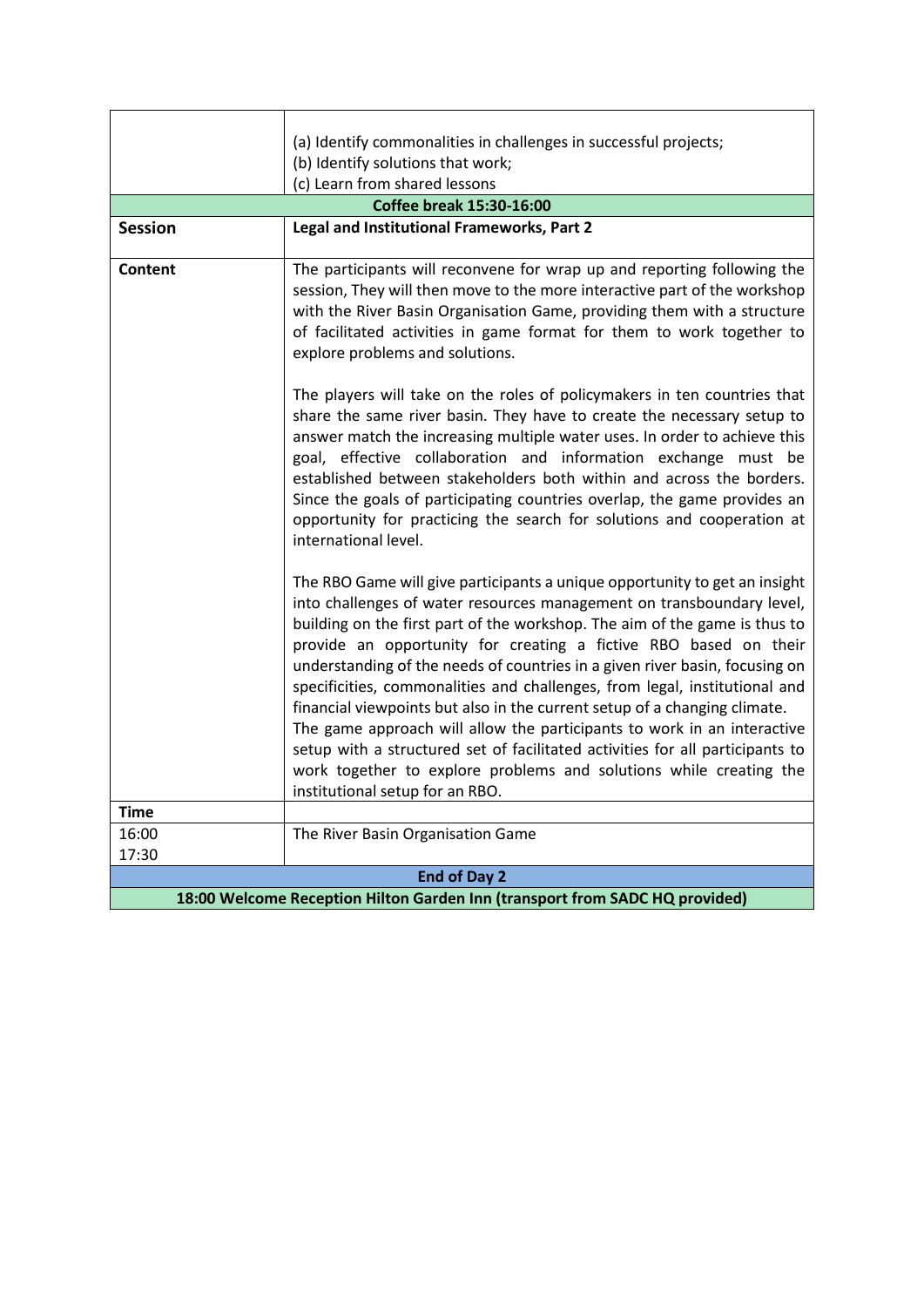| Thursday, 30 May 2019 |                                                                                                                                                                                                                                                                                                                                                                                                                                                                                               |  |  |
|-----------------------|-----------------------------------------------------------------------------------------------------------------------------------------------------------------------------------------------------------------------------------------------------------------------------------------------------------------------------------------------------------------------------------------------------------------------------------------------------------------------------------------------|--|--|
|                       |                                                                                                                                                                                                                                                                                                                                                                                                                                                                                               |  |  |
| <b>Venue</b>          | <b>SADC Headquarters</b>                                                                                                                                                                                                                                                                                                                                                                                                                                                                      |  |  |
| <b>Session</b>        | Creating an Investable Project and Securing Sustainable Financing                                                                                                                                                                                                                                                                                                                                                                                                                             |  |  |
| <b>Coordinators</b>   | Keiron Brand and Sonja Koeppel                                                                                                                                                                                                                                                                                                                                                                                                                                                                |  |  |
|                       | World Wildlife Fund and United Nations Economic Commission for Europe                                                                                                                                                                                                                                                                                                                                                                                                                         |  |  |
| Content               | Inability to access needed financing in many systems implies that the<br>potential benefits of transboundary cooperation and development are not<br>being fully realised. Different types of financing are needed for different<br>stages of the cooperation and development process. While public sector<br>financing has been the main source of funding for transboundary basin<br>development, it is increasingly complemented by private sector financing<br>through blended approaches. |  |  |
|                       | Addressing investment needs requires stable legal and institutional<br>frameworks, sustainable finance mechanisms, innovative structures that<br>enable greater cooperation between different players, and the use of<br>blended finance mechanisms. These steps are essential to make projects a<br>bankable, or investable, proposition and secure the participation of the<br>private sector.                                                                                              |  |  |
|                       | The sessions will explore a range of existing modalities to leverage                                                                                                                                                                                                                                                                                                                                                                                                                          |  |  |
|                       | sustainable finance, including innovative mechanisms and promote                                                                                                                                                                                                                                                                                                                                                                                                                              |  |  |
|                       | exchange of experience on how to raise funds from national, regional and                                                                                                                                                                                                                                                                                                                                                                                                                      |  |  |
|                       | international sources for transboundary projects. It will also describe steps                                                                                                                                                                                                                                                                                                                                                                                                                 |  |  |
| <b>Time</b>           | of and approaches for as well as examples of bankable projects in this field.                                                                                                                                                                                                                                                                                                                                                                                                                 |  |  |
| 09:00                 |                                                                                                                                                                                                                                                                                                                                                                                                                                                                                               |  |  |
| 10:00                 | Introduction and background on private sector engagement                                                                                                                                                                                                                                                                                                                                                                                                                                      |  |  |
|                       | What drives the private sector (reducing risks/costs  increasing future biz                                                                                                                                                                                                                                                                                                                                                                                                                   |  |  |
|                       | resilience) and why a bankables approach is appealing to them.                                                                                                                                                                                                                                                                                                                                                                                                                                |  |  |
| 10:00                 | Introduction to Bankable Projects                                                                                                                                                                                                                                                                                                                                                                                                                                                             |  |  |
| 10:45                 | The theory behind blended finance and relevant case studies, how this is<br>relevant for landscape programs and bankable or investable projects                                                                                                                                                                                                                                                                                                                                               |  |  |
|                       | Coffee Break and Group Photo 10:45-11:15                                                                                                                                                                                                                                                                                                                                                                                                                                                      |  |  |
| 11:00<br>12:30        | Case study and group work                                                                                                                                                                                                                                                                                                                                                                                                                                                                     |  |  |
|                       | Groups are assigned templates for projects that they think are bankable. A                                                                                                                                                                                                                                                                                                                                                                                                                    |  |  |
|                       | process is followed to identify which are bankable, the ease of                                                                                                                                                                                                                                                                                                                                                                                                                               |  |  |
|                       | implementation, which are relevant to stakeholders and level of                                                                                                                                                                                                                                                                                                                                                                                                                               |  |  |
|                       | environmental impact.                                                                                                                                                                                                                                                                                                                                                                                                                                                                         |  |  |
| 13:30                 | Lunch 12:30-13:30                                                                                                                                                                                                                                                                                                                                                                                                                                                                             |  |  |
| 14:15                 | Reporting back on the group work                                                                                                                                                                                                                                                                                                                                                                                                                                                              |  |  |
|                       | Groups feedback to the greater group on their process and landscapes.<br>After discussing aspects of their projects that are 'bankable' we have them<br>build 2-3 top ideas into concrete next steps that can be incorporated into<br>their project SAP.                                                                                                                                                                                                                                      |  |  |
| 14:15                 | Sustainable finance of transboundary water cooperation and basin                                                                                                                                                                                                                                                                                                                                                                                                                              |  |  |
| 15:00                 | development                                                                                                                                                                                                                                                                                                                                                                                                                                                                                   |  |  |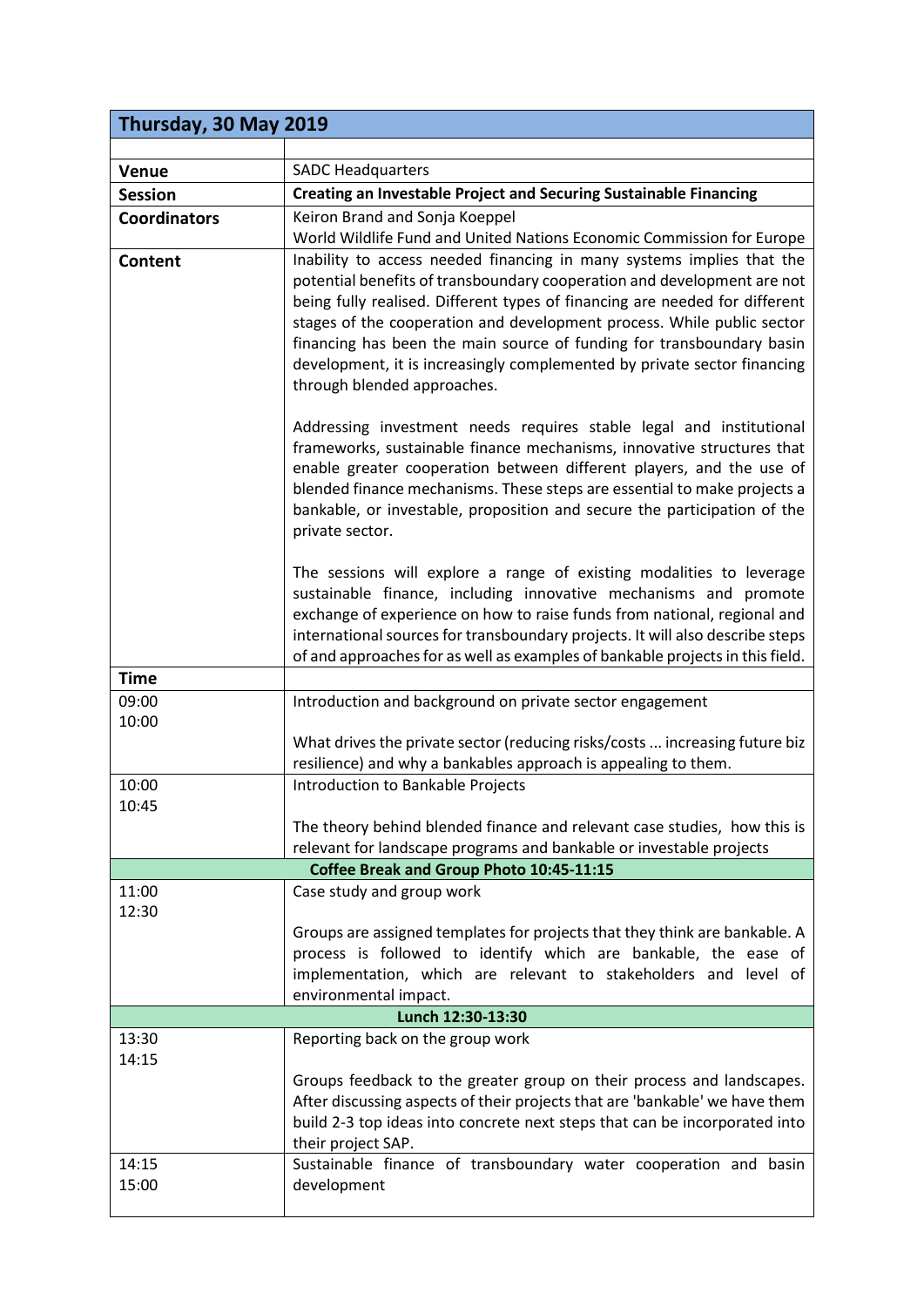| Introduction to different finance models of transboundary cooperation |                                                                           |  |
|-----------------------------------------------------------------------|---------------------------------------------------------------------------|--|
| institutions, challenges and lessons learned                          |                                                                           |  |
| 15:00                                                                 | Experience sharing by:                                                    |  |
| 15:45                                                                 |                                                                           |  |
|                                                                       | <b>ICPDR</b>                                                              |  |
|                                                                       | ORASECOM                                                                  |  |
|                                                                       | The MedFund                                                               |  |
| Coffee break 15:45-16:00                                              |                                                                           |  |
| 16:00                                                                 | Group discussions/exercise                                                |  |
| 17:00                                                                 |                                                                           |  |
|                                                                       | Group discussions on challenges, lessons learned and ways to ensure long- |  |
|                                                                       | term sustainability of the GEF projects through sustainable institutions  |  |
| 17:00                                                                 | Group reporting                                                           |  |
| 17:30                                                                 |                                                                           |  |
| <b>Reflections and Recap</b>                                          |                                                                           |  |
|                                                                       |                                                                           |  |
| <b>Announcement of the IW Experience Note Challenge Winner</b>        |                                                                           |  |
| End of Day 3                                                          |                                                                           |  |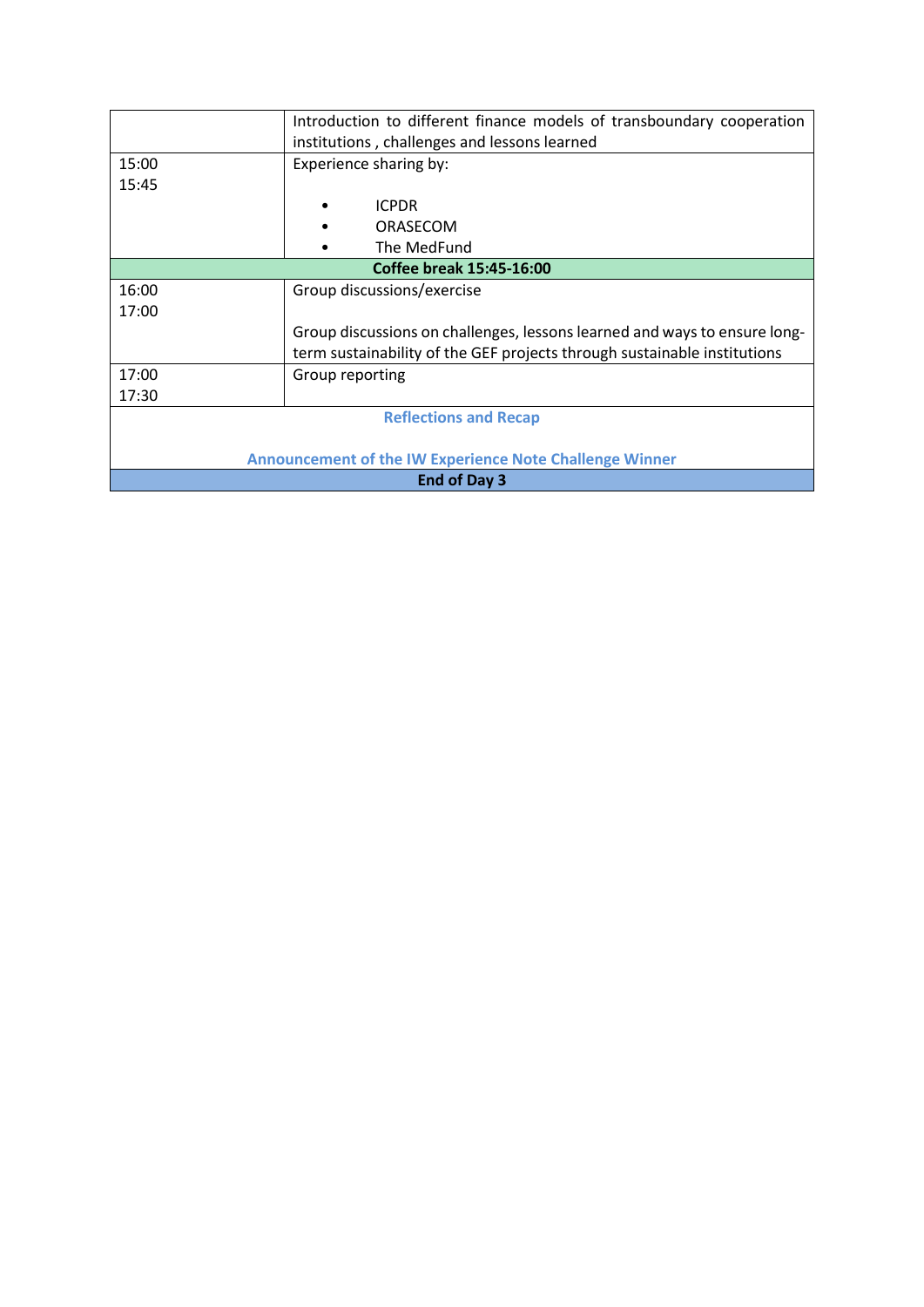**Please note that these two sessions are run in parallel and at different venues**

| <b>Friday, 31 May 2019</b>       |                                                                                                                                                                                                                                                                                                                                                                                                                                                               |                                                                                                                                                                                                                                                                                                                                                                                                                                                                                                                                                                                                                                                                                                                                                                                  |  |
|----------------------------------|---------------------------------------------------------------------------------------------------------------------------------------------------------------------------------------------------------------------------------------------------------------------------------------------------------------------------------------------------------------------------------------------------------------------------------------------------------------|----------------------------------------------------------------------------------------------------------------------------------------------------------------------------------------------------------------------------------------------------------------------------------------------------------------------------------------------------------------------------------------------------------------------------------------------------------------------------------------------------------------------------------------------------------------------------------------------------------------------------------------------------------------------------------------------------------------------------------------------------------------------------------|--|
| <b>Training title</b>            | Training session on the systematic integration of<br>economic valuation (EV) of "wet" ecosystem<br>services into the TDA/SAP process                                                                                                                                                                                                                                                                                                                          | <b>Water Funds</b><br>OR                                                                                                                                                                                                                                                                                                                                                                                                                                                                                                                                                                                                                                                                                                                                                         |  |
| <b>Chair</b>                     | Mish Hamid, GEF IW:LEARN                                                                                                                                                                                                                                                                                                                                                                                                                                      | Natalie Degger, GEF IW:LEARN                                                                                                                                                                                                                                                                                                                                                                                                                                                                                                                                                                                                                                                                                                                                                     |  |
| Content                          | The Economic Valuation of "wet" ecosystem services in<br>transboundary water bodies - How to obtain a first<br>approximation, how to obtain an in depth valuation<br>and how to integrate it into the TDA/SAP process.<br>Presentation of the Training Materials for integrating<br>economic valuation of "wet" ecosystem services into<br>TDA/SAP processes. Both parts of the Guidance<br>Document - for Tier 1 and Tier 2 projects - will be<br>presented. | The session will provide a highly interactive orientation on Water Funds and<br>their application.<br>The training will allow GEF International Waters projects and partners to<br>understand what a Water Fund is and how elements of the model (whether<br>scientific, public-private governance, or sustainable finance) could be<br>adapted to meet their source water protection and restoration needs.<br>By the end of the day, by working in small teams, stakeholders will better<br>understand whether the Water Fund model is an appropriate fit for their<br>source water protection and restoration ambitions (both in transnational<br>basins, such as the Cubango-Okavango Basin, as well as smaller urban<br>source water basins, like the Upper Tana in Kenya). |  |
| Coordinators/<br><b>Trainers</b> | Christian Susan and Eduard Interwies<br>United Nations Industrial Development Organization                                                                                                                                                                                                                                                                                                                                                                    | David Schaub-Jones, Sekgowa Motsumi, Colin Apse<br>The Nature Conservancy                                                                                                                                                                                                                                                                                                                                                                                                                                                                                                                                                                                                                                                                                                        |  |
| Venue                            | Hilton Garden Hotel ( Plot 54366 Western Commercial<br>Rd, Gaborone, Botswana)                                                                                                                                                                                                                                                                                                                                                                                | SADC-HQ (SADC House, Plot No. 54385, Central Business District, Gaborone<br>Botswana)                                                                                                                                                                                                                                                                                                                                                                                                                                                                                                                                                                                                                                                                                            |  |
| <b>Time</b>                      |                                                                                                                                                                                                                                                                                                                                                                                                                                                               |                                                                                                                                                                                                                                                                                                                                                                                                                                                                                                                                                                                                                                                                                                                                                                                  |  |
| 09:00<br>10:30                   | Session 1: Introduction to Economic Valuation of<br><b>Ecosystem Services</b><br>Subsession 1: Introduction and Ecosystem<br>$\bullet$<br><b>Services</b><br>Subsession 2: EV of Ecosystem Services - Why<br>and How?                                                                                                                                                                                                                                         | Session 1: Overview of Water Funds Model for Source Water Protection<br>What is a Water Fund and what's the history behind them?<br>How do Source Water Protection and Water Funds overlap?<br>What sort of scope and impact can be achieved?<br>What are the key steps to putting a Water Fund in place (and what<br>happens after that)?                                                                                                                                                                                                                                                                                                                                                                                                                                       |  |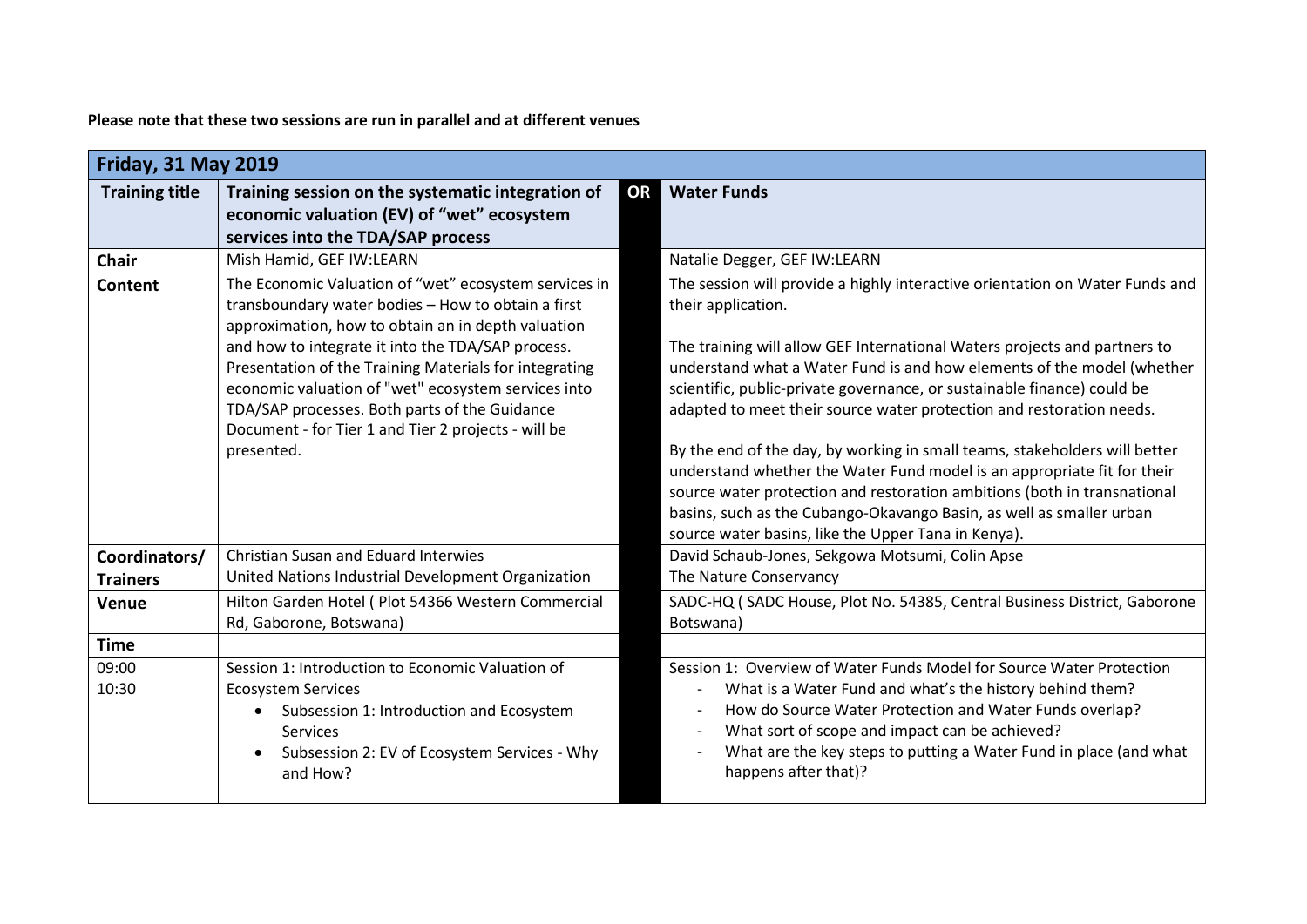|                              | Subsession 3: Integrating EV into the TDA/SAP<br>$\bullet$ |                                                                             |
|------------------------------|------------------------------------------------------------|-----------------------------------------------------------------------------|
|                              | <b>Process</b>                                             |                                                                             |
|                              |                                                            | Coffee break (10:30 - 11:00)                                                |
| 11:00                        | Session 1 (contd.)                                         | Session 2: What are the key steps in determining whether a Water Fund is    |
| 11:30                        |                                                            | appropriate and, if so, putting it in place?                                |
| 11:30                        | Session 2: Obtaining a first approximation of the value    |                                                                             |
| 12:30                        | of ecosystem services - the Tier 1 Economic Valuation      | Deep dive into the Feasibility stage of water funds                         |
|                              | Subsession 1: Aim and Scope of a Tier 1<br>$\bullet$       | Governance - Science - Finance > how do these issues interlink and          |
|                              | <b>Economic Valuation</b>                                  | what does a Water Fund do to bring them together?                           |
|                              | Subsession 2: Preparation of a Tier 1 EV:<br>$\bullet$     |                                                                             |
|                              | Setting the Scene and Scoping                              | Action planning for Water Fund Implementation (a participatory exercise     |
|                              | Subsession 3: Conducting a Tier 1 EV (Benefit              | looking at a 'mock case study' - i.e. a basin that may benefit from a water |
|                              | Transfer/the Repository of Valuation Studies,              | fund approach).                                                             |
|                              | using Market Prices, summing up,                           |                                                                             |
|                              | uncertainties)                                             | Group work: Scoping the area of action                                      |
|                              |                                                            | Lunch break (12:30 - 13:30)                                                 |
| 13:30                        | Session 2 (contd.)                                         | Food for thought- Collaboration in Practice                                 |
| 14:30                        |                                                            |                                                                             |
| 14:30                        | Session 3 - In-depth economic valuation of Ecosystem       | Session 3: How would a 'typical' Water Funds Model be adapted for IW        |
| 15:00                        | Services in IW-projects - the Tier 2 Economic Valuation    | Projects and Large River Basins?                                            |
|                              | Subsession 1: Aim and Scope of a Tier 2<br>$\bullet$       |                                                                             |
|                              | Economic Valuation - the Policy Appraisal                  | Key considerations and case studies, including:                             |
|                              | Contexts                                                   |                                                                             |
|                              | Subsession 2: Preparation of a Tier 2 EV:<br>$\bullet$     | Cubango-Okavago basin<br>i)                                                 |
|                              | Setting the Scene and Scoping                              | ii)<br>Tana basin                                                           |
|                              | Subsession 3: Selection of valuation methods               |                                                                             |
|                              | to be used - Overview of the most important                |                                                                             |
|                              | valuation methodologies                                    | Group Work                                                                  |
|                              | Subsession 4: Identifying, assessing and<br>$\bullet$      |                                                                             |
|                              | communicating the benefits of cooperation as               |                                                                             |
| part of a TDA/SAP Process    |                                                            |                                                                             |
| Coffee break (15:00 - 15:30) |                                                            |                                                                             |